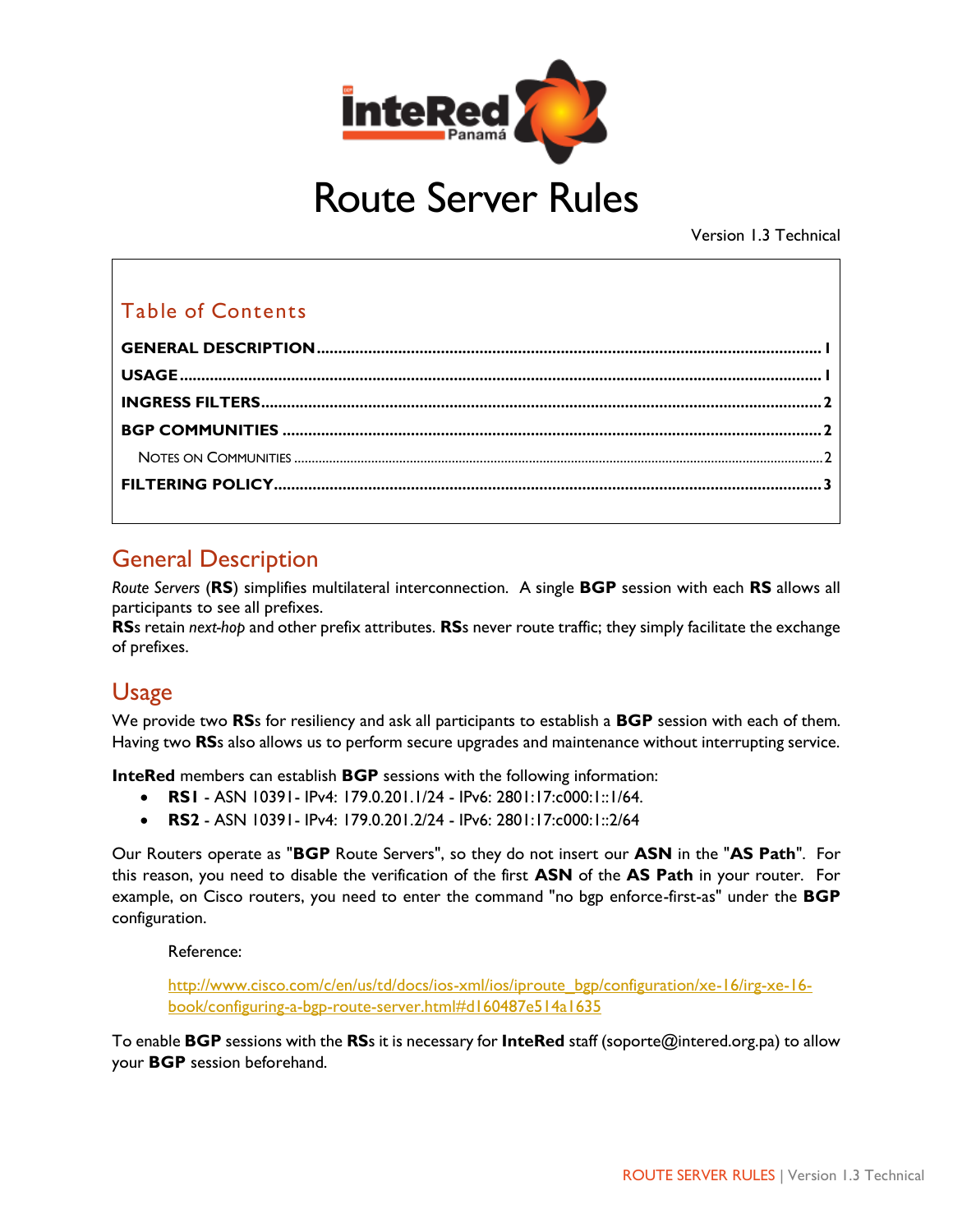#### <span id="page-1-0"></span>Ingress Filters

**InteRed RS** implements prefix filtering using Resource Public Key Infrastructure (**RPKI**) and Internet Routing Registry (**IRR**) data from the various **IRR databases** (RIPE, RADB, LACNIC, ARIN, etc.) to allow connected members to announce only publicly registered prefixes. If your prefix has a valid **RPKI ROA**, it will be accepted.

If the result of the **RPKI ROA** check is not found (you have not yet configured a **ROA**), we will test with **IRRDB**. If a prefix does not have a valid **ROA** (invalid status) or is not correctly registered in the **IRRDB**, it will not be accepted.

Use the "*Filtered Prefixes*" tab and the **RS** *Looking Glass* in the member portal [\(portal.intered.org.pa\)](http://portal.intered.org.pa/) to determine if any of your prefixes are being filtered or if you are getting to the maximum prefix limit (250 by default). If a higher maximum value is required, please contact the **InteRed** team.

### <span id="page-1-1"></span>BGP Communities

**RS** participants must filter their announcements so that they are not sent to other participants. This is useful if you want to prevent your prefixes from reaching IP transit clients through **InteRed RS**, or in other situations. The filtering logic is expressed with the use of **BGP** communities. Large Communities **LC**s also allow prefixes to use "*prepend*" when advertising to defined participants.

| <b>Action</b>                                                 | <b>Standard</b><br><b>Community</b> | Large<br><b>Community</b>  |
|---------------------------------------------------------------|-------------------------------------|----------------------------|
| Send all prefixes to all other RS participants (default)      | 10391:10391                         | 10391:1:0                  |
| Send a prefix to a RS participant with a specific ASN         | $1039$ : ASN                        | $1039$ $\cdot$ $\cdot$ ASN |
| Do not send a prefix to an RS participant with a specific ASN | 0:ASN                               | 10391:0:ASN                |
| Do not send a prefix to any RS participant                    | 0:10391                             | 10391:0:0                  |
| Perform a prepend to a specific ASN                           |                                     | $10391:101:$ ASN           |
| Prepend to a specific ASN twice                               |                                     | $10391:102:$ ASN           |
| Prepend to a specific ASN three times                         |                                     | $10391:103:$ ASN           |

#### <span id="page-1-2"></span>Notes on Communities

1. If no communities are specified, the default behavior is to announce all prefixes to all participants.

**Example**: to announce a prefix only for AS65001 and AS64500, tag the prefix with the communities 0:10391, 10391:65001 and 10391:64500.

**Example**: to announce a prefix to all members except AS64500, tag the prefix with community 0:64500.

- 2. Large communities are evaluated before standard **BGP** communities.
- 3. Most members will want to send their prefixes to **RS**s and tag the community 10391:10391 (or 10391:1:0).
- 4. To avoid limitations when using standard communities with 32-bit **ASN**s, we recommend using only large communities (RFC 8092) if your router supports it.